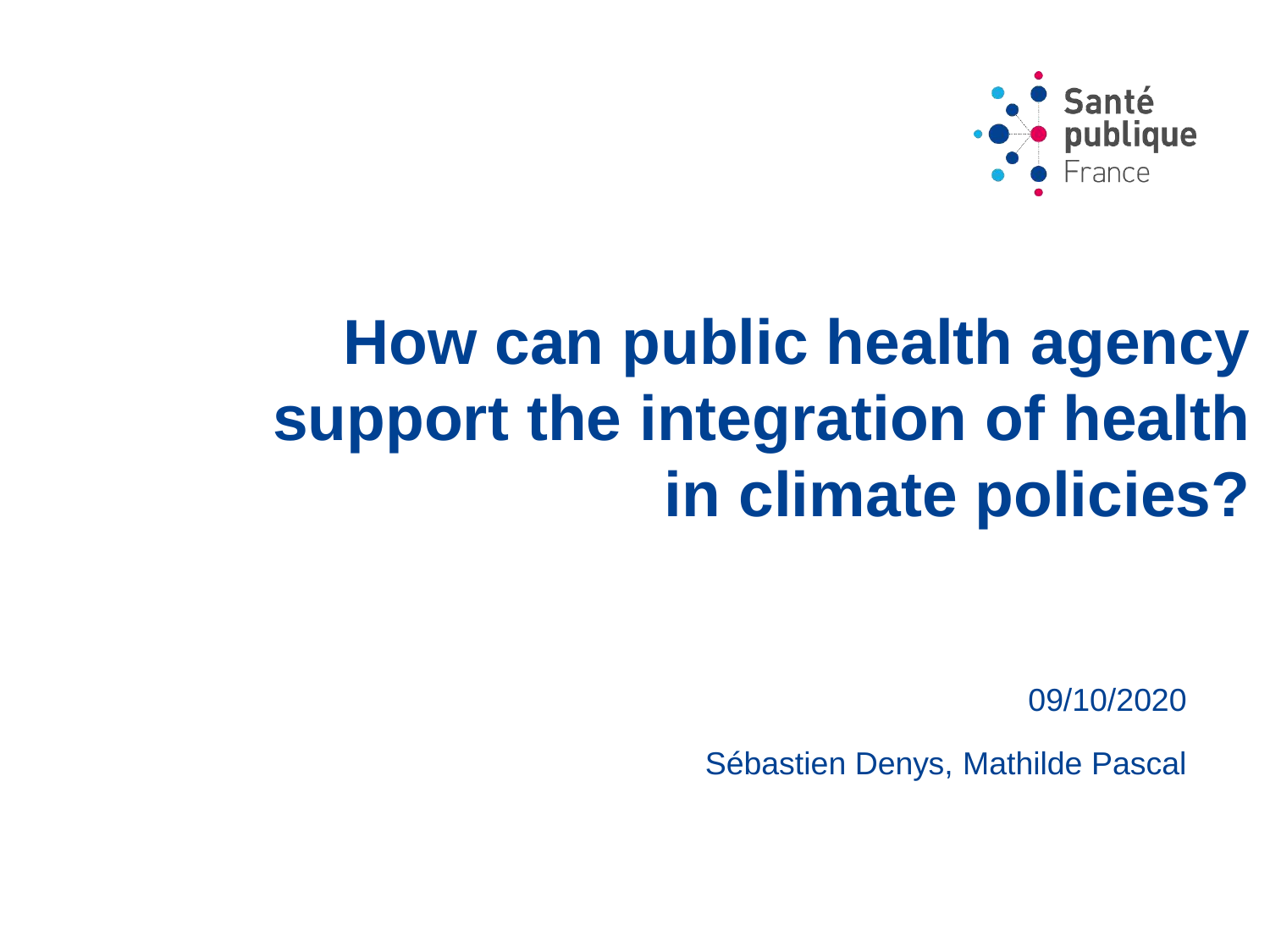#### **PUBLIC HEALTH**



#### Direct impacts

- Heat waves
- Floods, storms, hurricanes
- Forest fires
- $\bullet$  …

#### Indirect impacts

- Air, water; soil pollution
- Ecosystem changes
- Water quality and accessibility
- Infectious diseases
- Mental health
- $\bullet$  …

Impacts on the socio-economic determinants of health

- Migration, war
- Poverty
- Destruction of infrastructures
- $\bullet$  …
- **Earth is facing environmental changes of unprecedented speed, magnitude and extent**
- **Public health is already impacted, and the severity of future impacts will depend on adaptation and mitigation policies**
- **Yet, health is poorly taken into account in those policies**
- **Delay in acting is a lost opportunity**

"Climate change will shape the health of nations for centuries to come"

N. Watts, Lancet 2018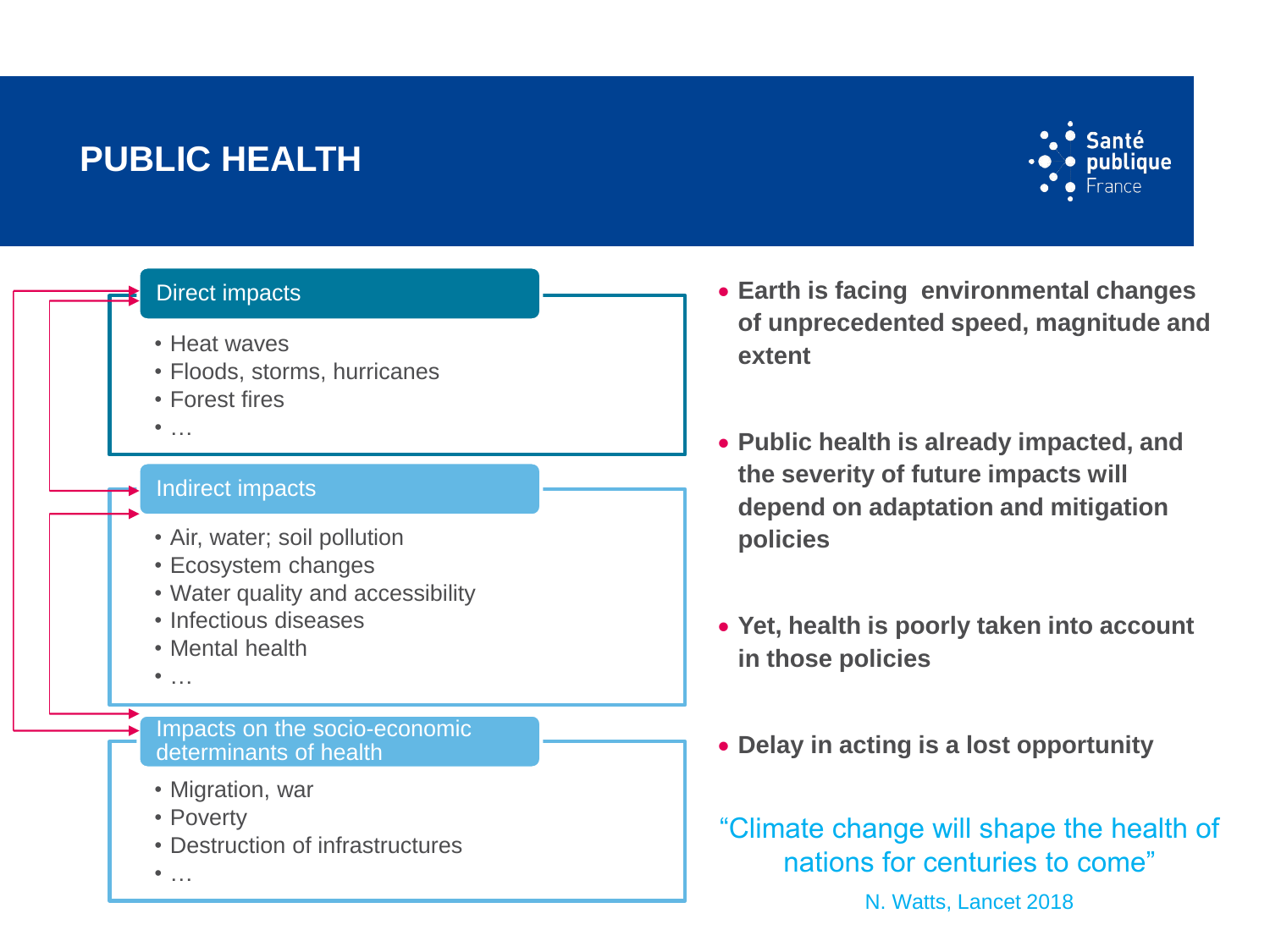### **PRESENT CHALLENGES**

- **The health risks and impacts of climate change in countries are evolving rapidly**
	- changes in geographical patterns, emerging threats
	- cascading risks

- **Mitigation policies with potentially large health co-benefits are experimented locally**
	- need to support those initiatives to maximise the public health benefits and to reduce health inequities









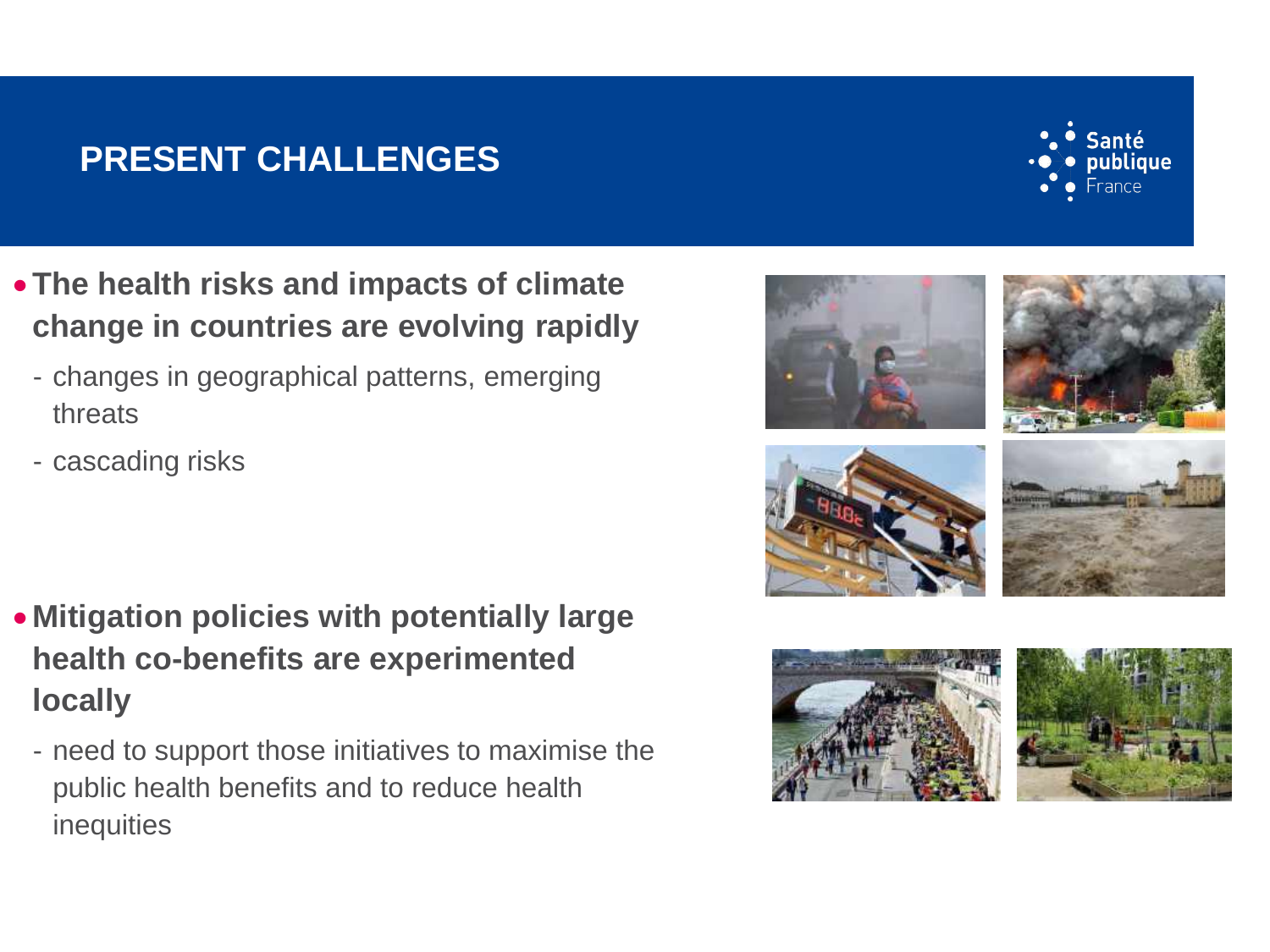#### **THE COMPLEMENTARITY OF ADAPTATION AND MITIGATION**





**Mean global temperature (compared to 1880-1919), according to various models and socio-economic scenarios (Météo-France)**

*"A warming of +2°C is viewed as "an upper limit beyond which the risks of grave damage to ecosystems, and of nonlinear responses, are expected to increase rapidly" (Rijsberman, F. R.; Swart, R., 1990)*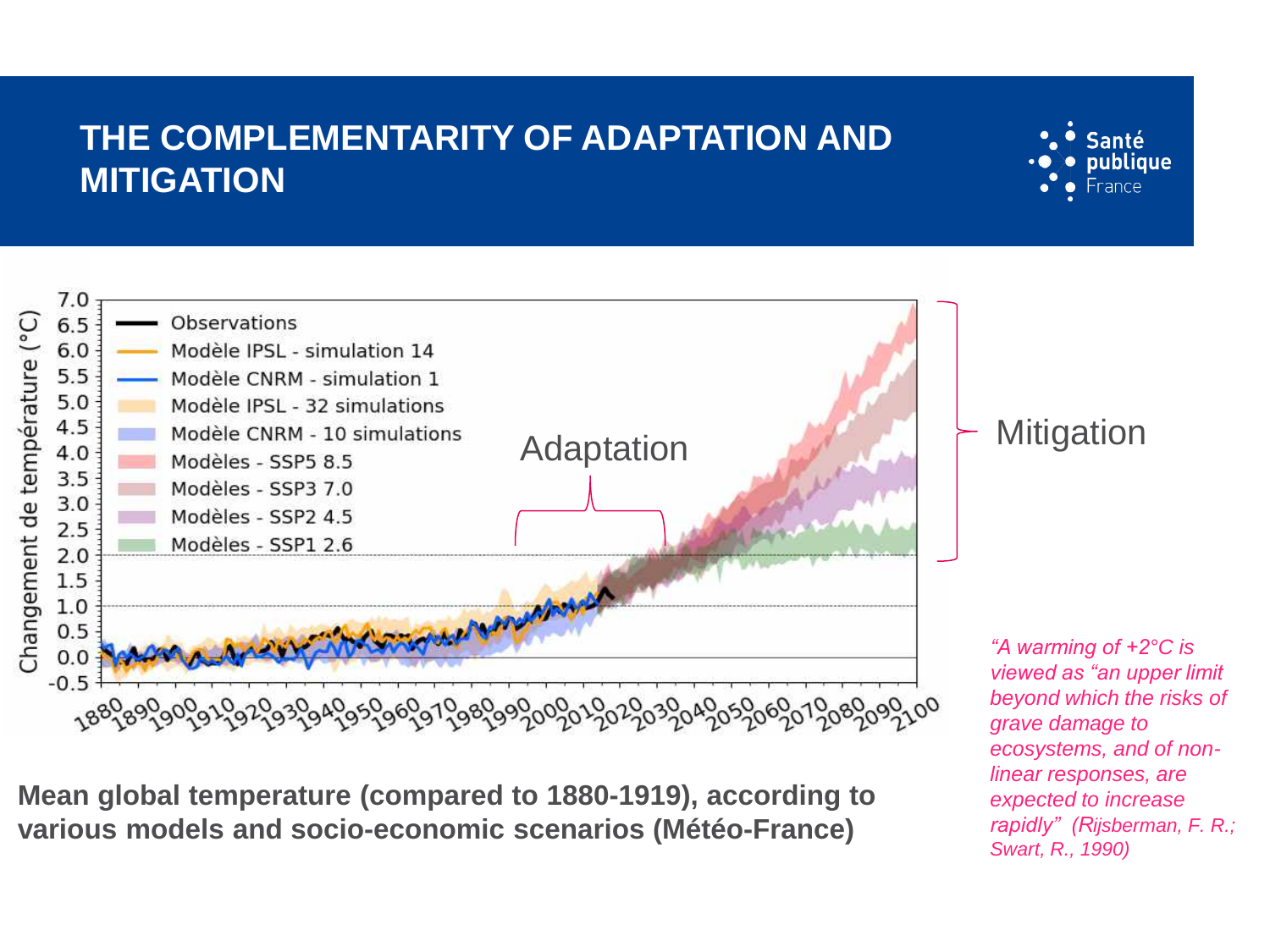### **CLIMATE CHANGE AND HEALTH AT SANTÉ PUBLIQUE FRANCE**







**DIALOGIES-SSON** Health and climate chan





**Climate and health project since 2004** 

- Heat warning system since 2004
- Review of the health risks that were likely to be modified by climate change before 2030
- Ad hoc epi studies to support adaptation
- Advocacy and capacity building
- Conceptual framing to develop health indicators of climate change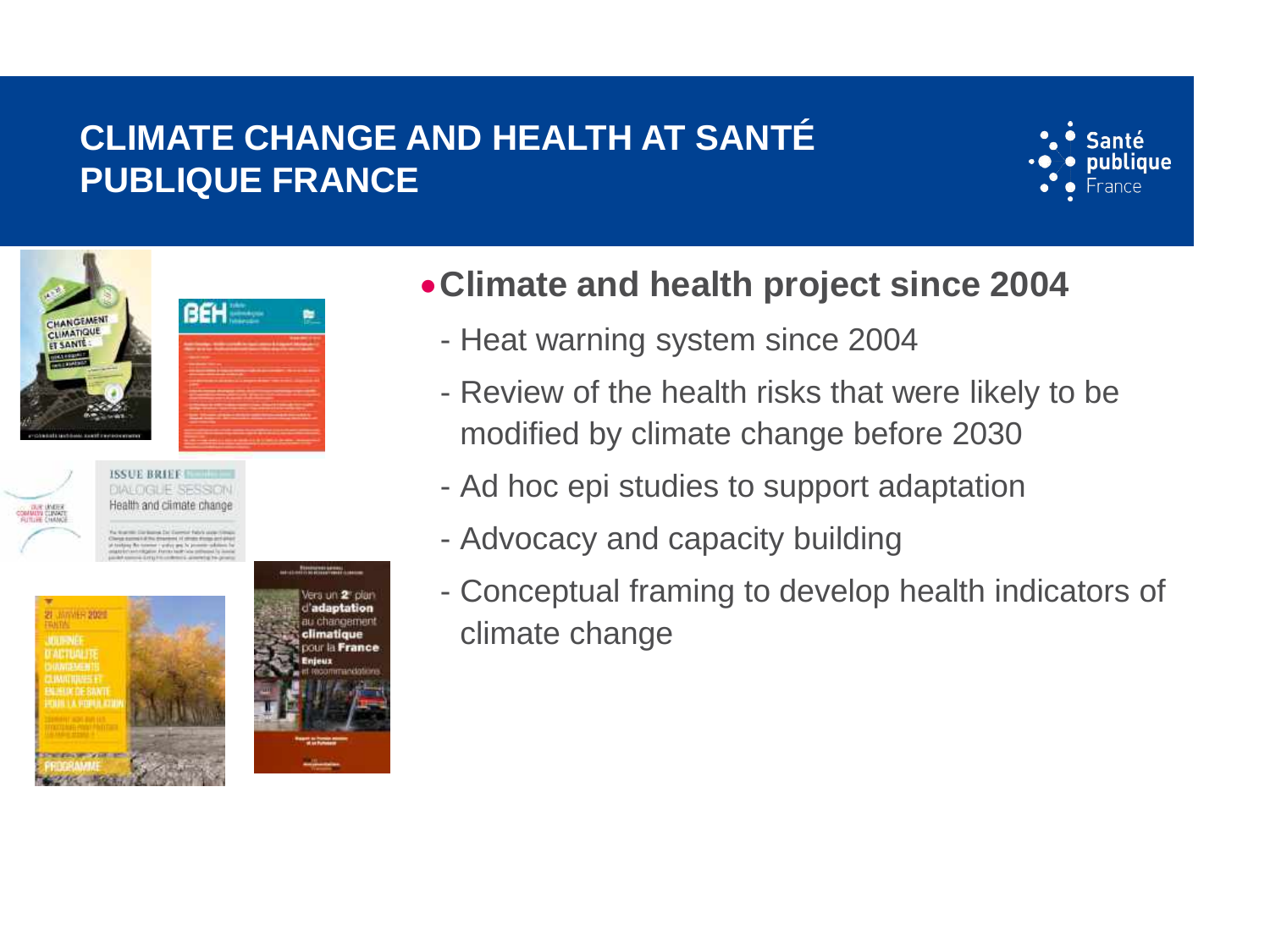# **NEED FOR A CONCEPTUAL FRAMEWORK TO DEVELOP HEALTH INDICATORS**



 **Recommandation of the « Our common future under climate change » conference 2015**

- "Health researchers and others must develop appropriate health indicators that may be integrated into the follow-up and evaluation of adaptation and mitigation plans"

#### **2 nd French adaptation plan (2017-2022)**

- to reinforce the integration of the health impacts of climate change at the regional scale
- to develop health indicators that would document and support local policies
- **World Meteorological Organisation census of health indicators in climate change strategies 2017**
	- great variety of indicators
	- lack of transparency on the reason why they were chosen
	- relevance to support policies?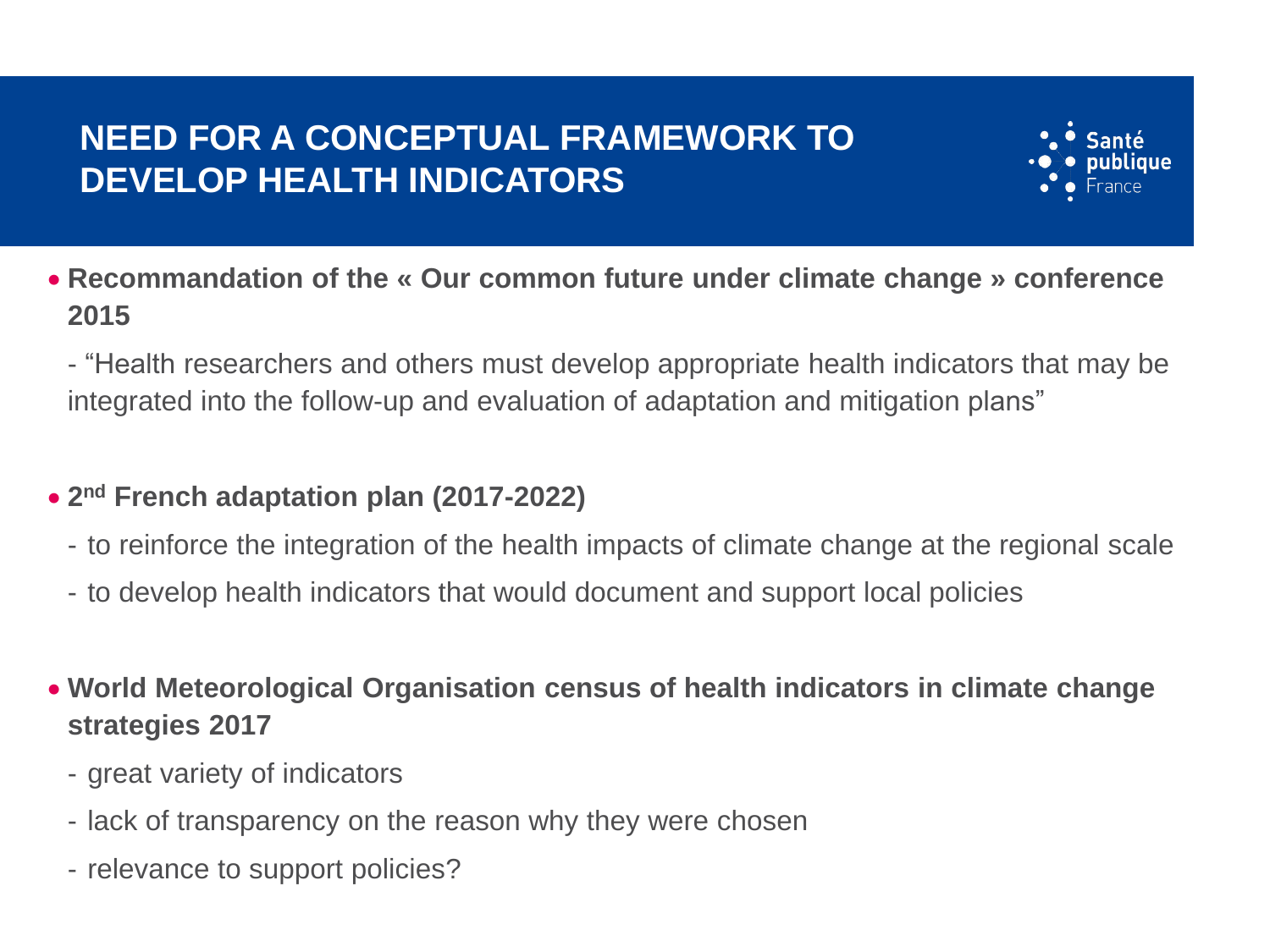#### **WHY A FRAMEWORK ?**



- **An indicator must synthetize a complex knowledge, while being accessible to a wide range of audiences, most of them not familiar with public health**
- **It pre-supposes** *a minimum* **of construction and structuration of knowledge and data**
- **It makes sense in a given context, with regard to a given objective** 
	- Local construction of objective-oriented indicators would be more efficient than an *a priori* list to engage stakeholders and promote local action
- **But we also need to increase comparability of indicators** 
	- A shared conceptual framework would ensure consistency and creativity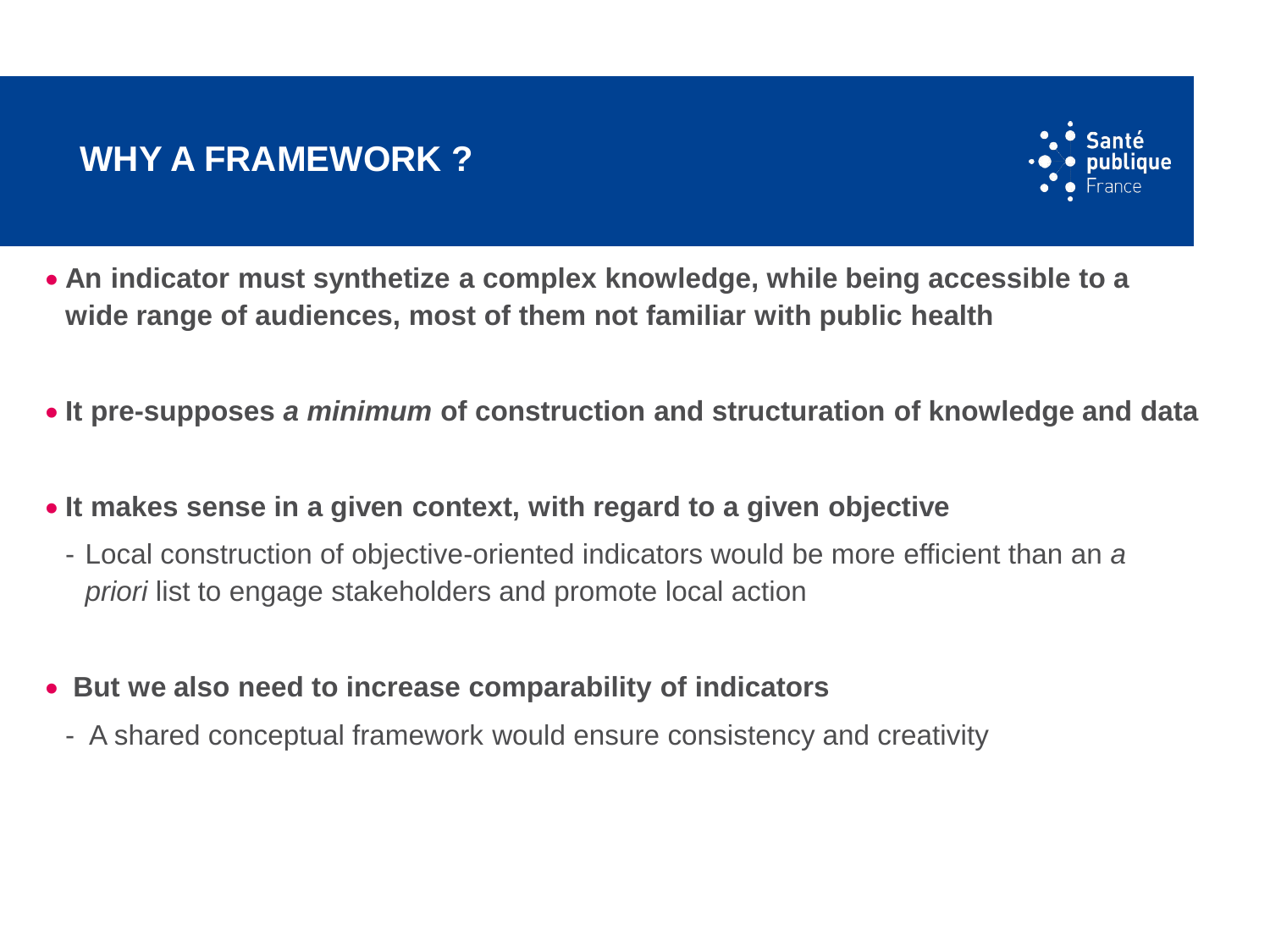## **WHAT IS AN HEALTH INDICATOR?**



- **For a given health issue, consider the possible climate influence based on a Dpssea approach**
	- direct/indirect influence of climate change ?
	- influences of adaptation and mitigation ?
	- assess the degree of confidence based on the current knowledge
- **An indicator gives a summarized quantitative information on a health issue that may directly or indirectly be influenced by present of future climate change**
	- it is not necessary to quantify the fraction of the indicator attributable to climate change
	- it is not always an health data

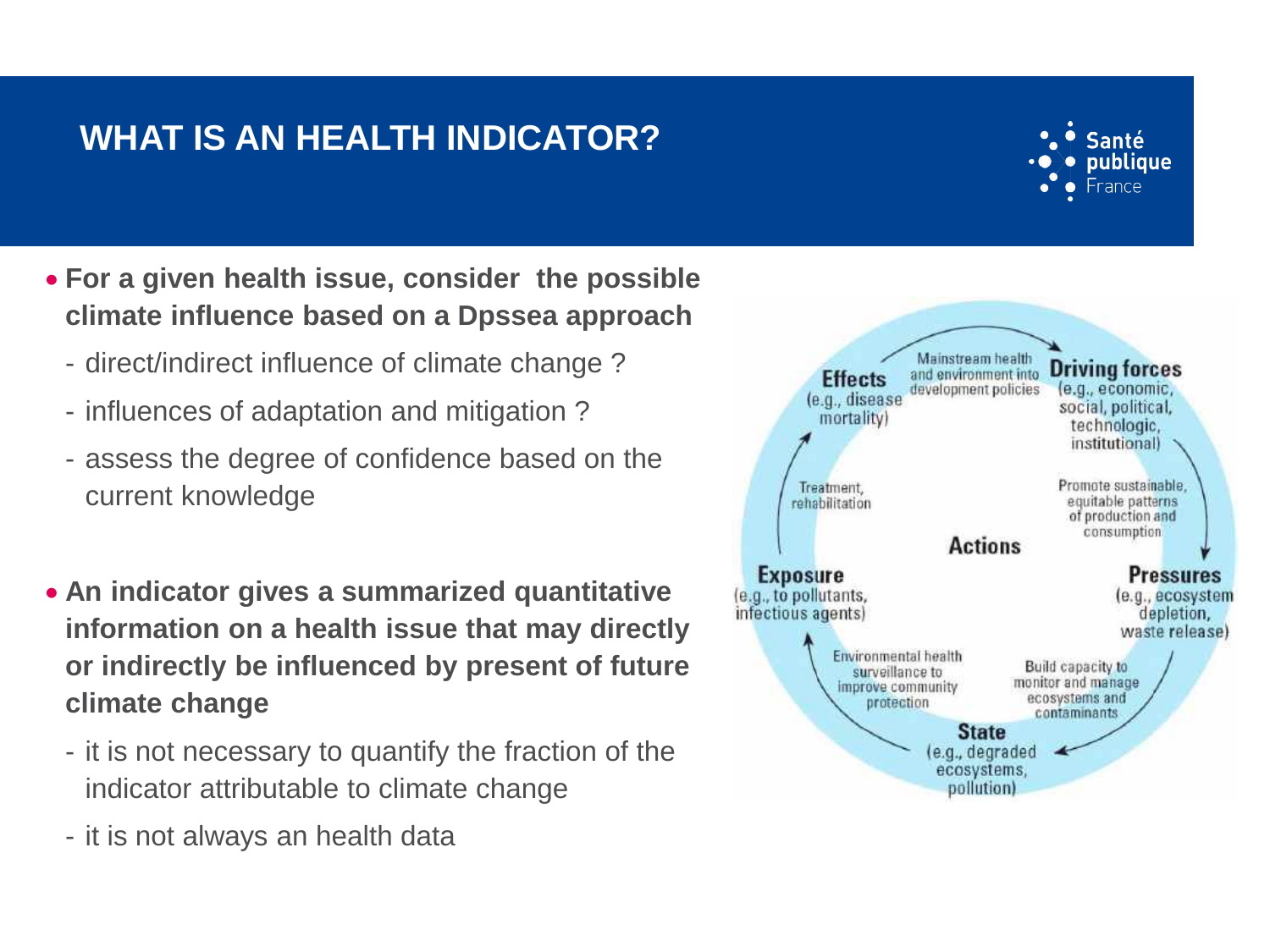## **MAIN STEPS DISCUSSED IN THE FRAMEWORK**



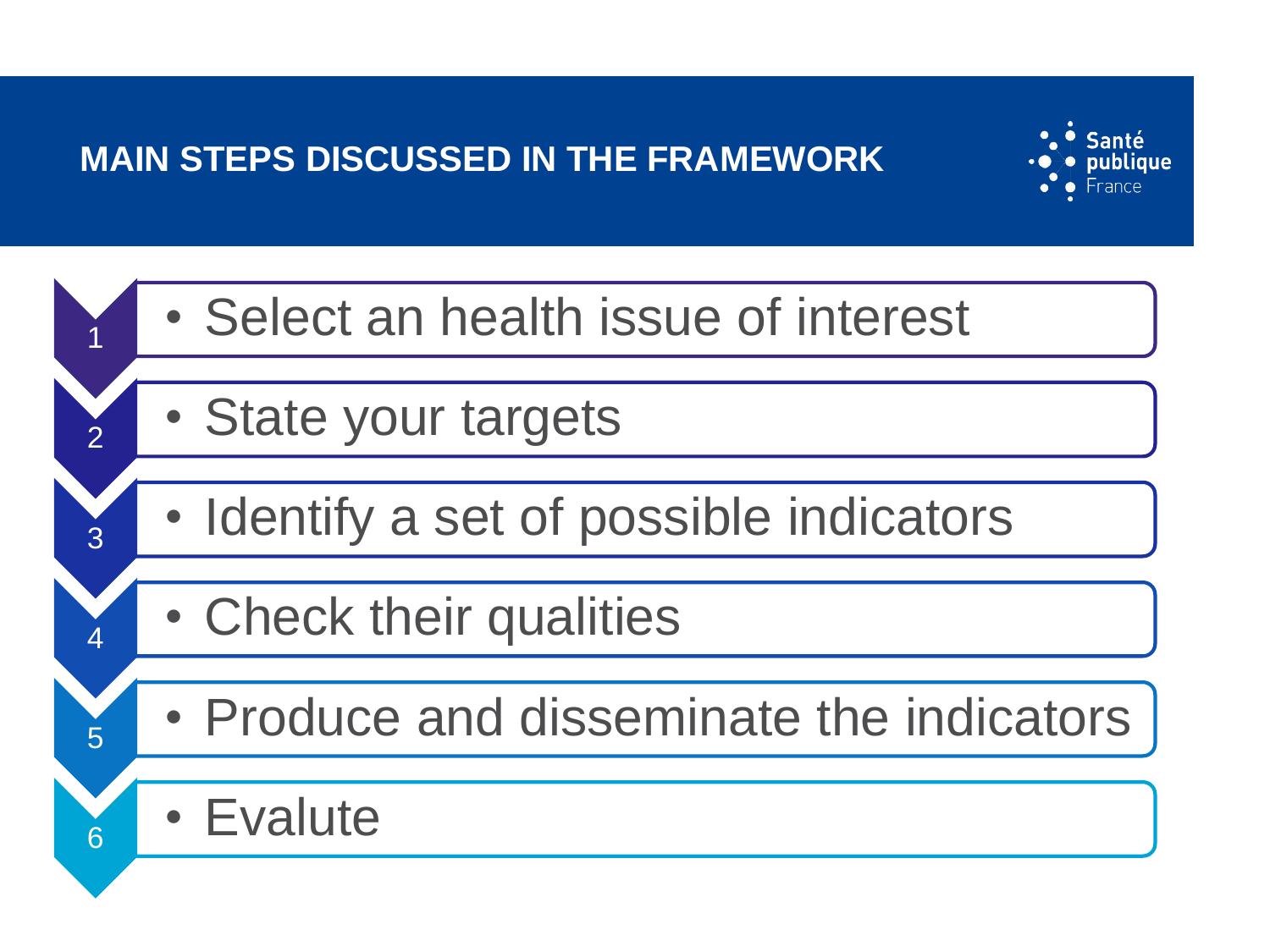### **KEY QUESTIONS**



- **Which dimension do you want to capture in the indicator?**
- **Geographical and temporal scale?**
- **Stratification by subpopulations?**
- **Data availability and fitness for purpose ?**
- **Scientific and pedagogic qualities?**

| <b>Dimension</b>     | <b>Type of data</b>                                                 |
|----------------------|---------------------------------------------------------------------|
| <b>Danger</b>        | <b>Environmental data</b>                                           |
| <b>Exposure</b>      | Population / Environmental data                                     |
| <b>Vulnerability</b> | Risk factors / Exposure                                             |
| <b>Impact</b>        | <b>Health outcome</b>                                               |
| <b>Intervention</b>  | Actions to reduce the exposure, the<br>vulnerability or the impacts |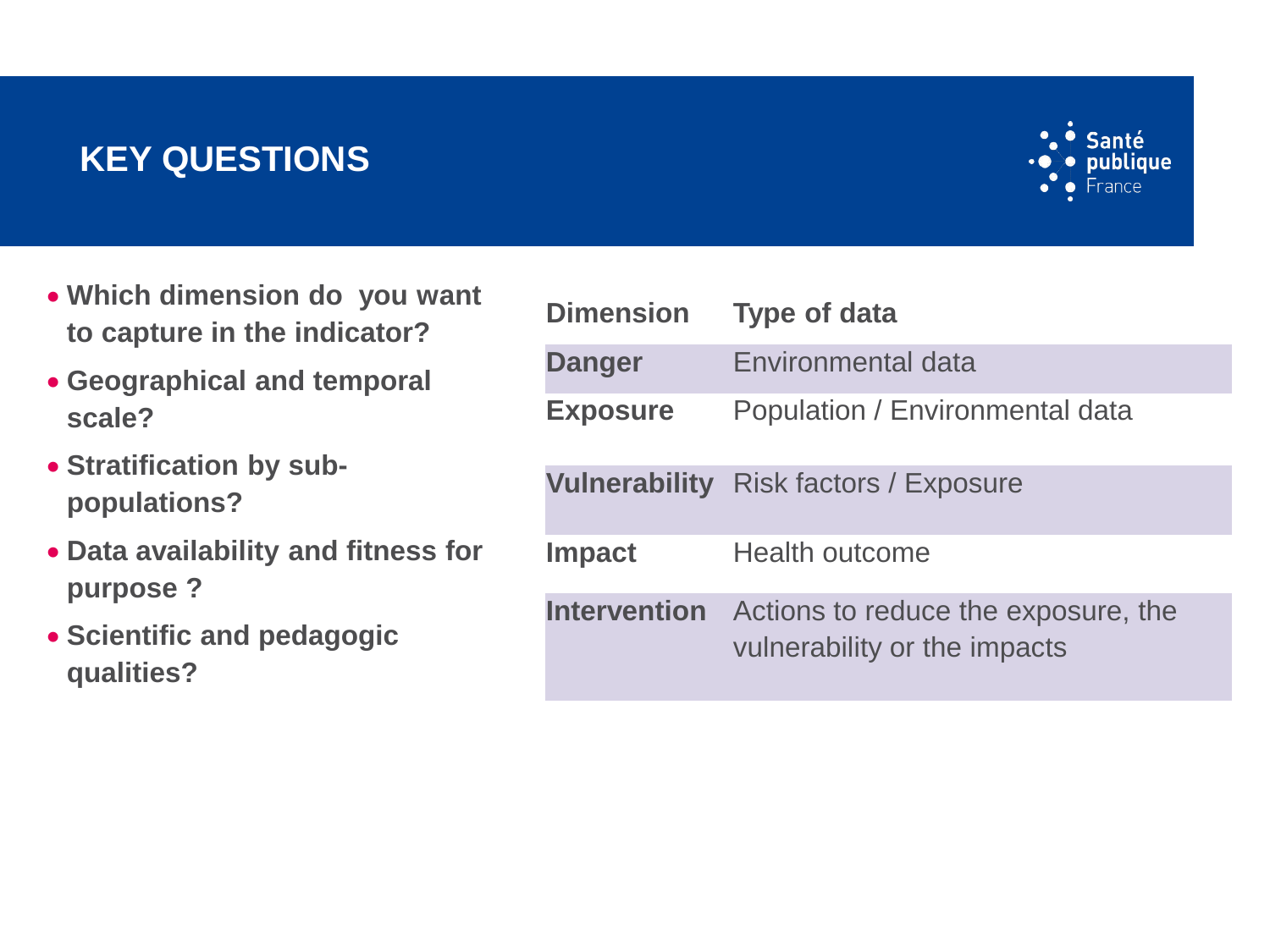#### **EXAMPLE HEAT WAVES - EXPOSURE**



**Millions of people exposed to at least one heat wave during the summer in France since 1970**

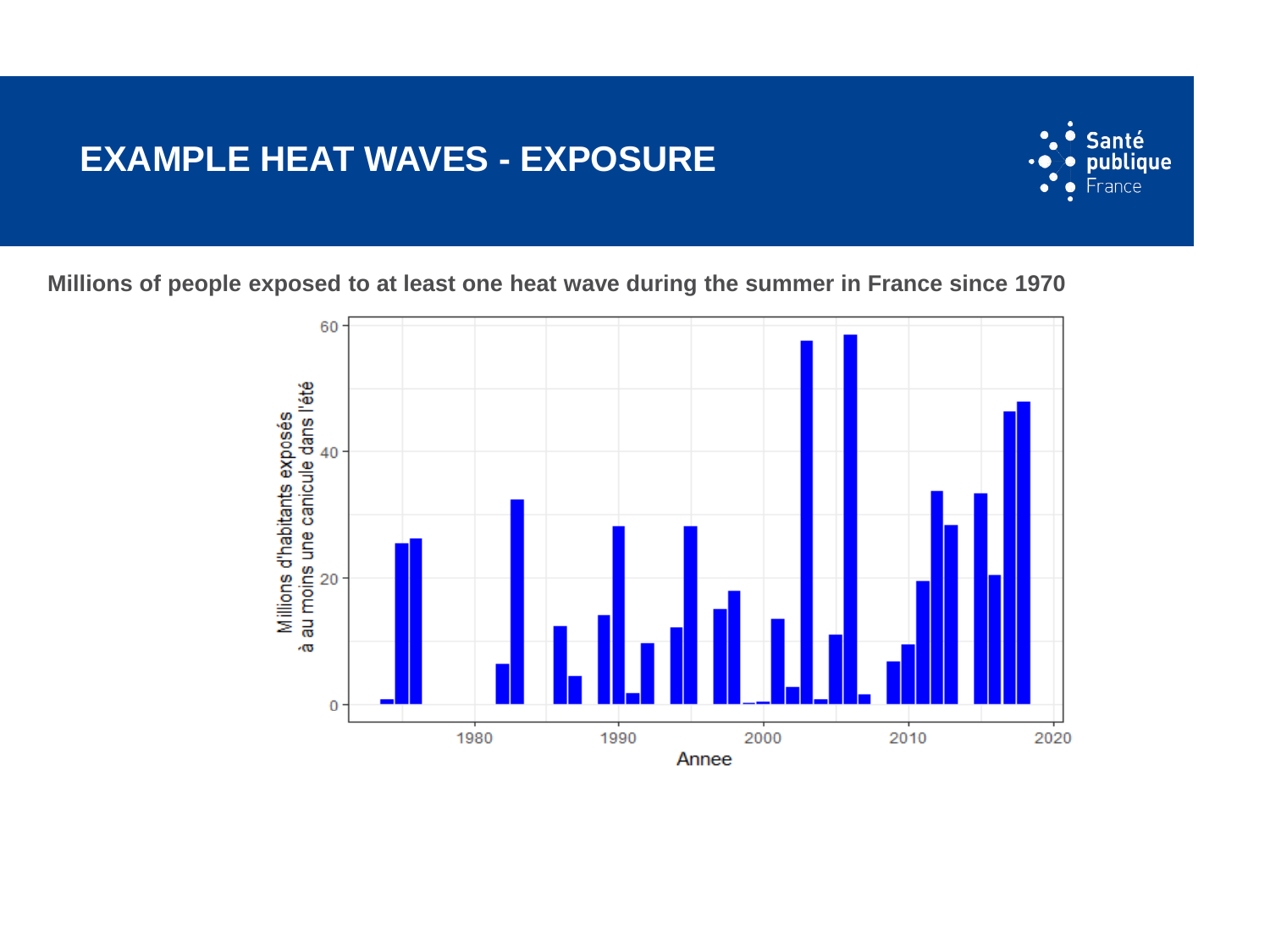#### **EXAMPLE HEAT WAVES - IMPACT**



#### **Excess mortality during heat waves in France since 1970**





#### **[http://geodes.santepubliquefrance.fr](http://geodes.santepubliquefrance.fr/)**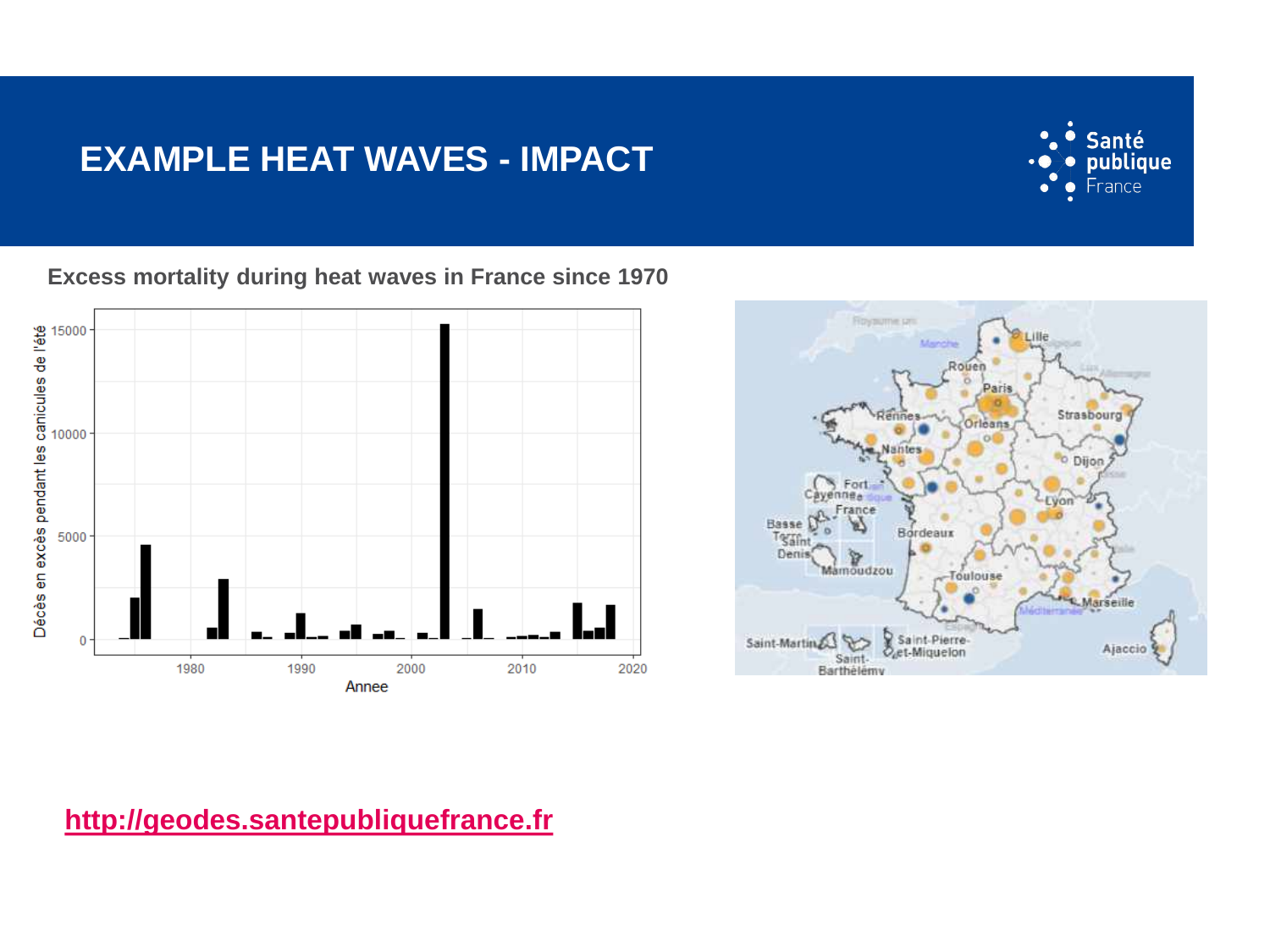#### **EXAMPLE HEAT WAVES - INTERVENTION**



**Number heat warnings since 2004 (one warning = one departement one day)**

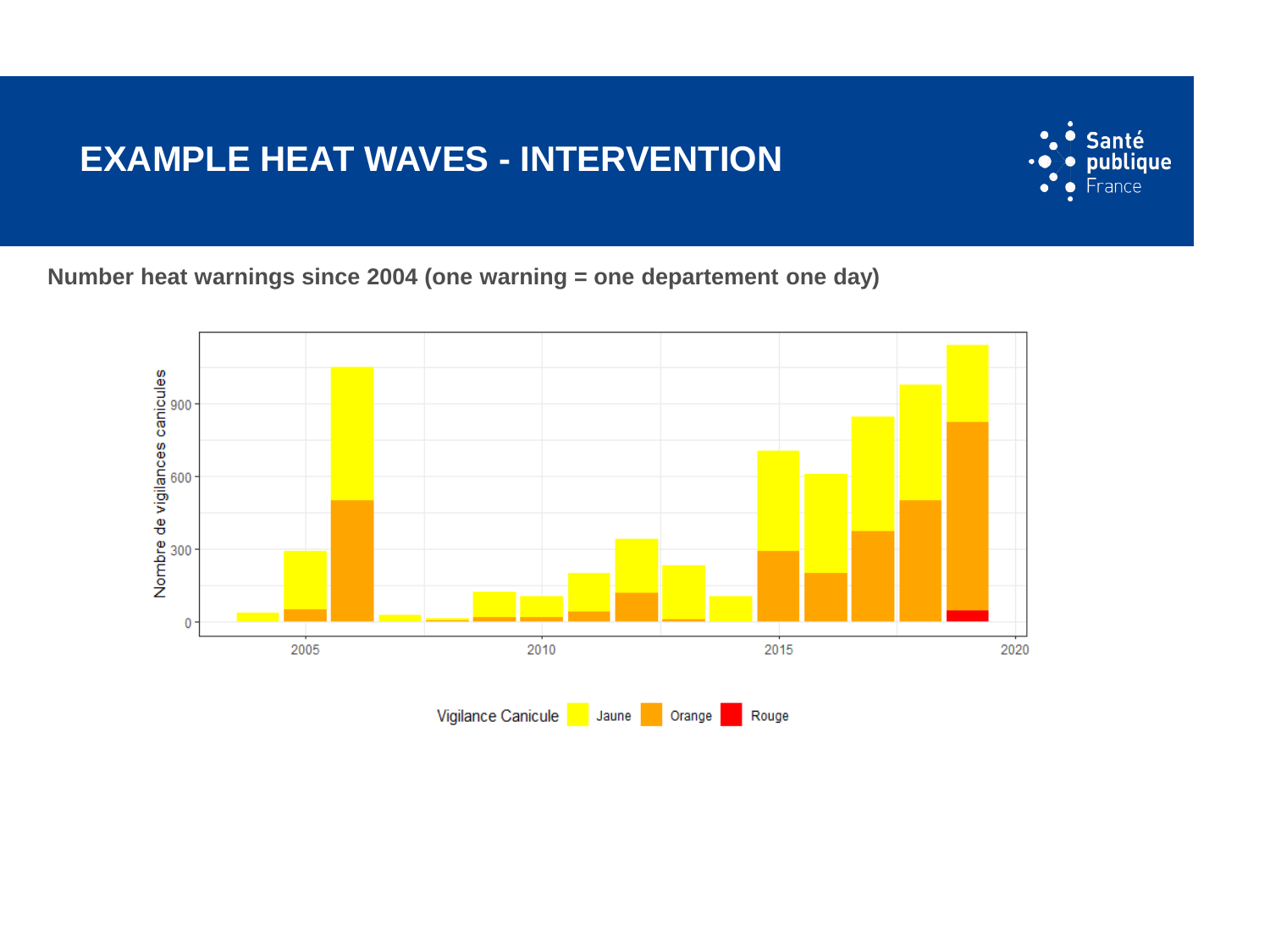## **PERSPECTIVES ON INDICATORS**



- **What is the role of a national public health agency?**
	- to improve and disseminate the framework
	- to monitor its use
	- to mutualise knowledge and data production
	- to facilitate consistency accross scales
	- to communicate the indicators
- **How to interact with regional agencies and stakeholders?**
	- top-down: creating a basic set of common indicators at the national/ international level, to be declined locally
	- bottom-up: get inspiration from local indicators that could be reproduced elsewhere